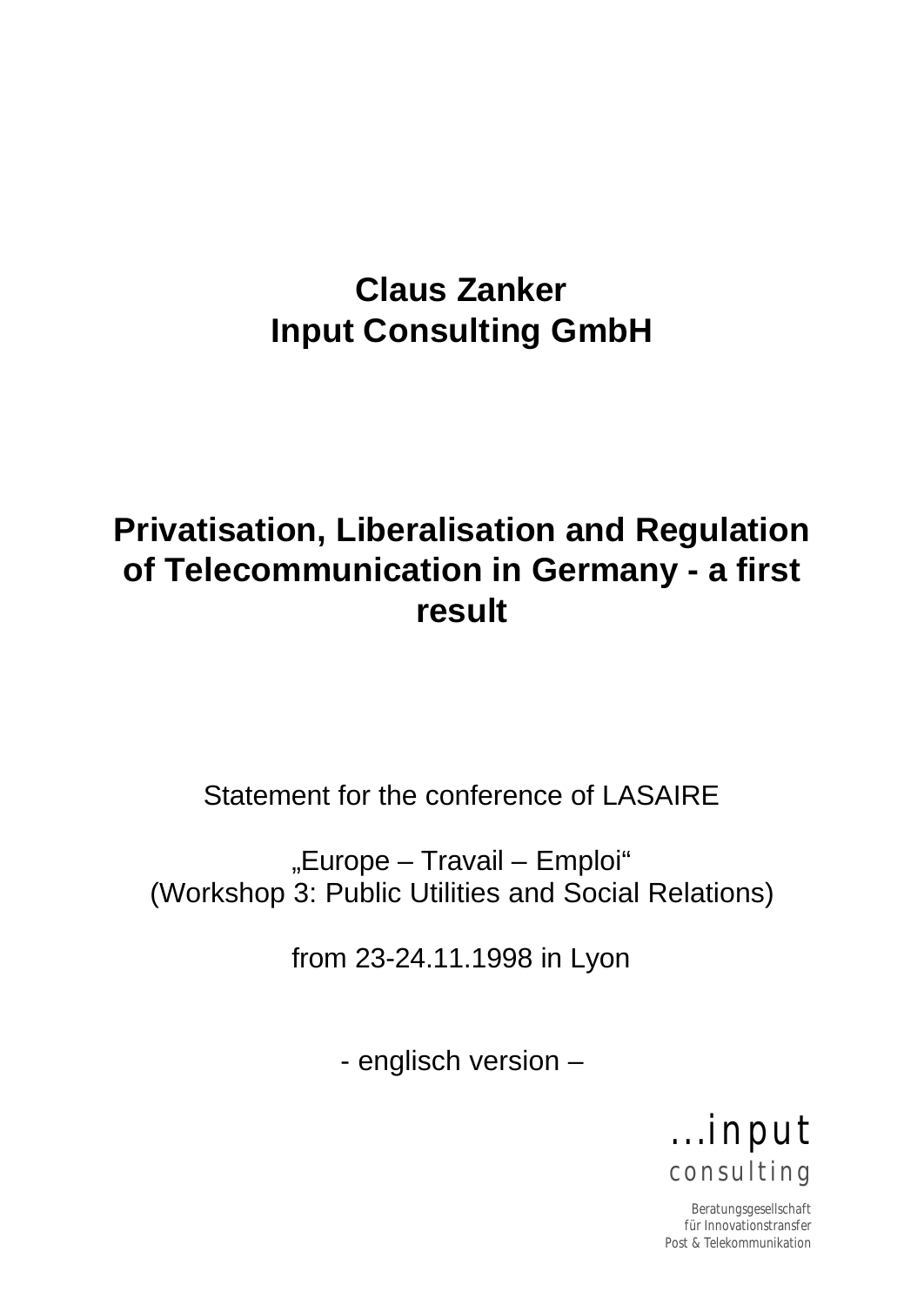### **1. Privatisation of Telecommunication in Germany**

Almost exactly two years ago, on November 18th 1996, it was the first time that shares of Deutsche Telekom were traded on the stock exchange. The "going public" of Deutsche Telekom was the biggest issue of shares which had ever taken place in Europe and therefore alone had to be rated as a "key event in the history of European Capitalism", as the Financial Times put it at the time. The IPO (Initial Public Offering) of Deutsche Telekom was basically a historical victory of neoliberal privatisation policy during the course of which the long era of public telecommunication service had come to an irrevocable end even on the old continent.

The going public of Deutsche Telekom marked the final point of a process which had started with the so-called "Postal Reform I" in 1989. In 1989 the Telekom AG of today was organisationally separated from the two other areas of "Postal Bank" and "Postal Service", but remained an integral part of the national authority "German Federal Post Office" whose head was a minister and which was to be found within the classical structures of public administration. The "Postal Reform II" of 1994 provided the constitutional requirements for the privatisation of the state-owned enterprise and the authority was transformed into three public limited companies.

The changeable and controversial history of the privatisation of Deutsche Telekom cannot be outlined here in all details. Instead of a historical review I will only give two brief comments each of which contain a German-French aspect:

- First it needs to be pointed out that the German Postal and Telecommunication union DPG - with whom the INPUT Consulting GmbH co-operates very closely - fought against privatisation like many other unions of this sector and developed an independent reform concept for the modernisation of Telekom. This concept had been strongly inspired by the status of France Telecom at the time as an autonomous public enterprise. The DPG could not, however, carry through its reform model against the predominance of the neoliberals. In the end, the union focused on securing central interests of the employees during the transition period from being a public service to gaining private structures - an aim it accomplished by means of a four week strike in 1994.
- Second, the German debate often overlooks the fact that the defeat of the French socialists in the election of March 1993 and the closely following announcement of the bourgeois government to privatise France Telecom meant a sensitive set-back for the German privatisation opponents and might have even decided the conflict. The idea of a strong German-French bloc of modern state and non-privatised telecommunication enterprises had lost a lot of reality prospects due to the change of power in France.

From history back to the present: During the "going public" of Deutsche Telekom the share of the Federal Government at the property of Telekom sank to 74%, whereas the German government budget has not immediately profited from the first "going public" of Telekom. The issue of shares was carried out via the means of a capital increase and the state did not sell any of its shares, as is the case with comparable cases of public telecommunication enterprises going public. Thus, the total proceeds of the action amounting to DM 20 billion were credited exclusively to Telekom.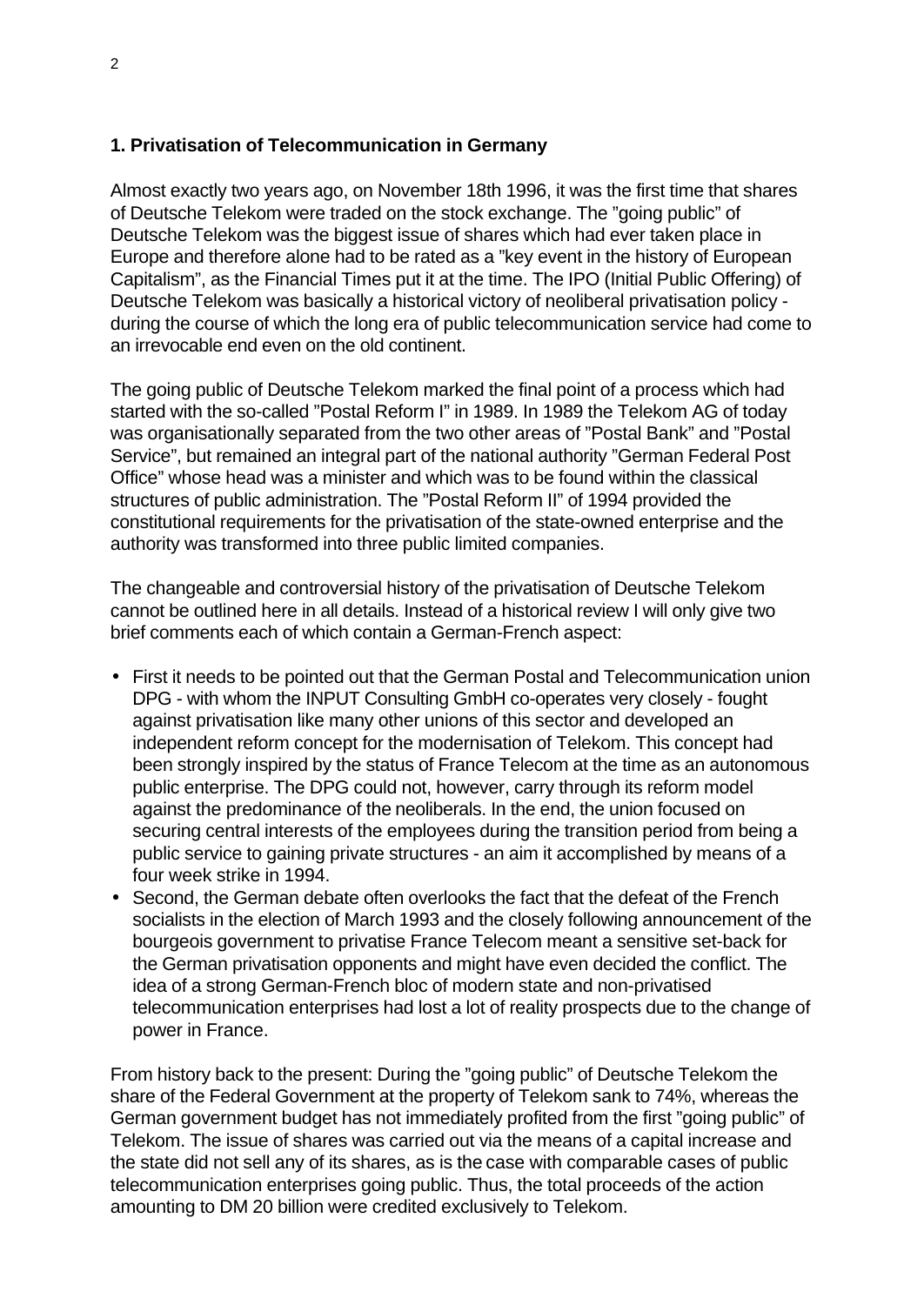Due to an agreement between Telekom and the Federal Government, the Federal Government is not allowed to sell any of the Telekom shares it owns at the stock market before the year 2000. It is possible, however, to sell shares to strategic investors - in this case an equity swap is primarily considered, i.e. a cross-over participation with France Telecom. In order to get the urgently required money somehow, not only in order to fulfil the Maastricht criteria, the former Federal Minister of Finance, Theo Waigel, had already started to "park" Telekom shares with a national bank, the "Kreditanstalt für Wiederaufbau" (credit institution for restructuring). This institution is supposed to sell the shares to the public from the year 2000 onwards. In the meantime, the credit institution for restructuring holds almost 25% of the Telekom shares, 11% of which have only been sold to the national bank in the last couple of days, i.e. already under the aegis of the new federal government. Legally, the state property share at Deutsche Telekom has thus recently gone below the magical limit of 50%. After all the fierce battles that were fought about privatisation, it seems to be quite strange that this step has hardly been registered by the German public and has not prompted any controversies. Whereas Dominique Strauss-Kahn categorically ruled out a further reduction of the national share to under 62% on the occasion of the rating of the second tranche of France Telekom, his new German colleague and brother, Oskar Lafontaine, does not seem to consider the already occurred loss of the national majority at Deutsche Telekom to be a problem. Maybe not yet - the man has only been in office for a couple of days.

#### **2. Liberalisation and Regulation of Telecommunication in Germany**

Thus, privatisation in Germany is to a certain extent a "fait accompli", which at least at the moment is hardly being discussed any more. The situation is different, however, with respect to the liberalisation and regulation of the telecommunication sector which at the moment are at the centre of fierce debates in Germany. What exactly is being discussed?

In Germany, the telecommunication law has been passed already in 1996. This law removed all supply monopolies, the last of which was - like in most other member states of the EU - the telephone service monopoly by the 1st of January 1998. The German Telecommunication Law is rightly considered to be the most liberal of the world. It contains three basic positions:

1. Competition is supposed to be the highest principle and most outstanding regulation aim - all other orientations - i.e. such of a social and infrastructural nature - are as a matter of fact not as important.

2. The former monopolist Deutsche Telekom is - not without good reason of course being rated as the dominator of the market, whereas its competitors are being rated as "soft little plants which need to be protected" and which require the protection from the independent regulatory authority **-** therefore this is a clearly asymmetrical regulatory approach at the cost of Telekom. In this respect it needs to be mentioned that apart from the "resellers" the competitors are mostly capital-intensive metal enterprises or public utilities.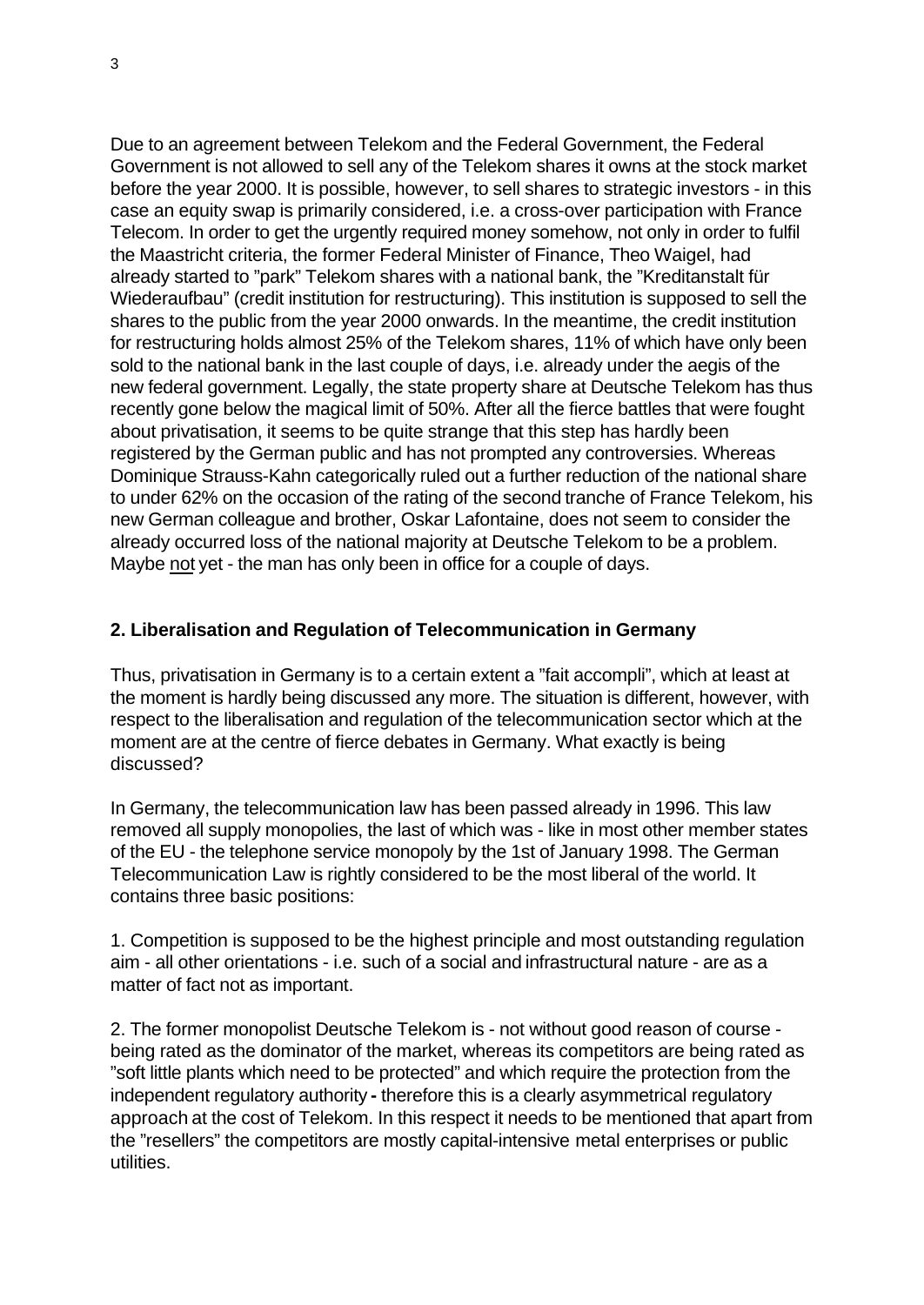3. the market will be opened up in an unlimited way - all interested parties may, via a licence, offer services, establish and operate networks in the former monopoly area without the licences being restricted in their number and without the requirement for the obligatory supply of certain areas.

The German Telecommunication market has not only opened up legally, its opening up shows itself also in certain facts: Meanwhile some 200 licences have been awarded for telephone infrastructure or service companies. Another estimated 1.300 companies are active in areas where licences are not required.

For months now there have been strong battles around the area of "liberalisation and regulation" in the German telecommunication sector. The main opponents are Deutsche Telekom, its competitors, the regulatory authority and the political protagonists. The conflicts are not only being carried out on the market, politically and in the media, but also very often in front of the courts. The main conflict lines are certainly not "typically German" but rather of a classical nature and they are very much disputed in Germany. There is always the central question of how strongly the competition may be forced without endangering the Deutsche Telekom in its substance, i.e. in its function of providing infrastructure, innovation and employment and in its industrial and political significance as one of the few telecommunication companies of Europe, which could establish itself as "global player" on the highly competitive telecommunication market. Always on stake is also the company value of the Deutsche Telekom AG, which does not only affect the state in its role as the principal shareholder, but also 1.9 million German citizens and two thirds of the Telekom employees who own shares of the company.

Particularly relevant and controversial has been the conflict about "interconnection" which in concrete terms deals with the question of how much the competitors of Deutsche Telekom have to pay for the joint use of the telephone network. In this case the regulatory authority has laid down a price of 2.7 Pfennig per call minute - a price far below the limit required by Telekom. When this decision became known, the value of the Telekom share dropped dramatically and within one day the company lost DM 8 billion in market value. Another impact of the low interconnect rate was that it encouraged Deutsche Telekom competitors to lease capacity from the former state monopoly instead of building their own networks.

On this basis, entirely surprising market developments have taken place: Its not the great competitors of Telekom like Mannesmann, RWE and Viag with their own infrastructure who are gaining power on the market, but rather the small enterprises without their own networks who are taking market shares of Telekom.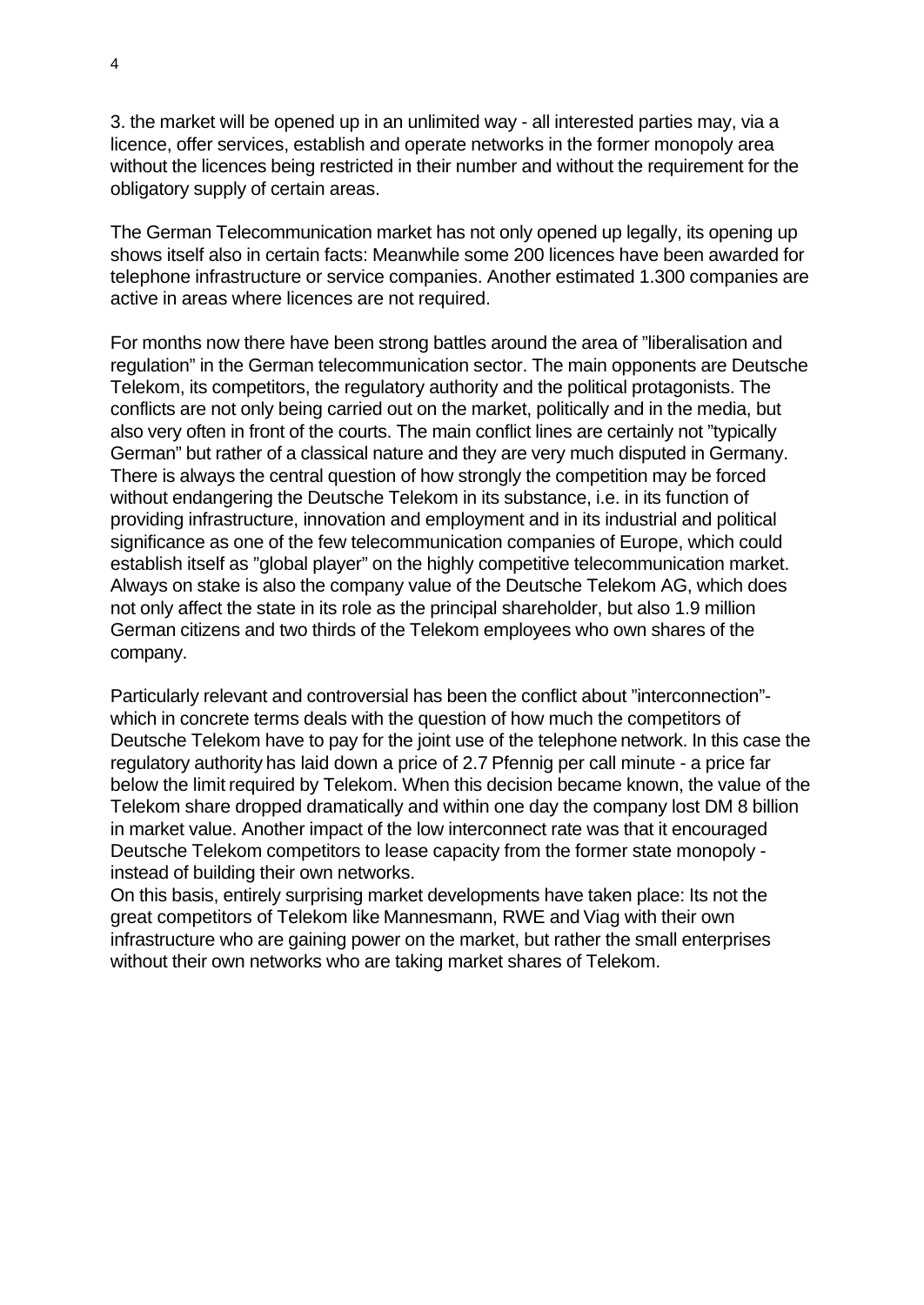### **3. Privatisation, Liberalisation, Regulation - a first result**

How does a first and naturally provisional appraisal of privatisation, liberalisation and regulation in the German telecommunication sector look like? Let me point out several aspects:

Deutsche Telekom has completely changed since its privatisation and under the pressure of competition. The internal structures of the enterprise - which for a long time have been in a state of permanent change - do not relate to an authority any more, but are more characterised by their market and customer orientation. The company philosophy shows hardly any sign of the old spirit of a "public service" any more, but it contains a lot of an - even moderate - orientation at the "shareholder value". This value shows a really satisfying rate, if one takes the stock exchange price as a measure: If in comparison to the general development the "T-share" was considered an "underperformer" for a long time, then it has really stood its ground in the turbulence of the last couple of months and is quoted today at slightly below DM 50 - almost 65% above its initial rate in November 1996.

- Above all, Deutsche Telekom has become smaller: A harsh "downsizing" course reduced the number of employees in the past couple of years by one fifth, which corresponds to a reduction of about 50,000 jobs between 1993 and today. At the moment, 184,000 people are employed with Deutsche Telekom. The reduction of personnel is supposed to be continued in the next couple of years at the same or at an even higher speed. Privatisation and liberalisation were therefore certainly no employment programme for Telekom, but rather the opposite, whereby one should not underestimate, however, the job saving effects of the new technologies in this context. The big question is now, however, whether the massive job losses with the ex-national ex-monopolist may be compensated by the employment organisation created by the "new entrants". This is a highly disputed fact and serious dates are not available. An alleged number of 102.000 jobs were created in the German information technology and telecommunication branch in the past two years, whereby the sharp tumble at Telekom would be clearly overcompensated. There are, however, strong doubts about this figure. According to a forecast of the scientific institute for communication services, medium-term employment increases will occur in the wake of privatisation and liberalisation (plus 87,000), but there will be a negative long-term balance (minus 76,000). This, however, would be a really miserable balance for a sector that is considered to be the boom branch as such and growth factor No. 1.
- How have the market structures developed? We have already mentioned the surprisingly good performance of the alleged small suppliers who do not have their own infrastructure and the starting problems of the big network competitors of Telekom. As a whole, however, the competition has shown effects which could almost be called dramatic: According to the latest assessments, Deutsche Telekom has lost approximately 25% of its market shares in the market segment "distant calls" in the past few months since the total liberalisation. As a reaction to these heavy losses, the Telekom-management has announced drastic price reductions of up to 60% a couple of days ago. This will further accelerate the rapid price lapse which is characteristic for the market developments of the past few months.